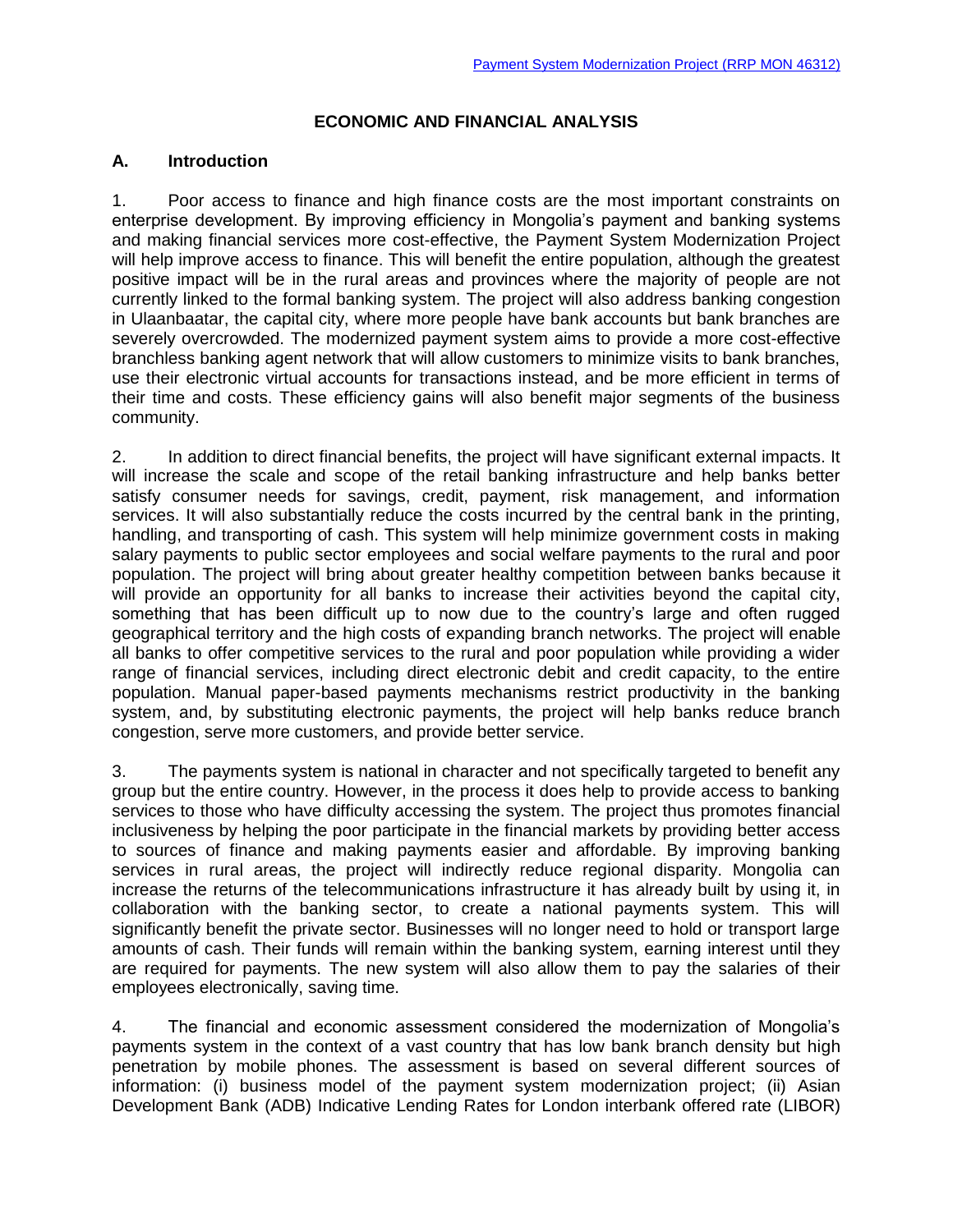Based Facility; (iii) National Statistical Office (NSO) of Mongolia yearbooks 2005–2011; (iv) NSO's population and housing census of 2010; (v) Information, Communications, Technology and Post Authority (ICTPA) Statistics; and, (vi) internal reports of the Bank of Mongolia (BOM) on interbank transactions.

# **B. Description of Benefits and Methodology**

5. The economic evaluation compares the costs and benefits of the project by considering the potential cost savings and the economy-wide benefits. The project will provide part of the infrastructure required for the development of the financial sector and should be considered as part of the overall development of Mongolia. Paras. 19–20 detail the project's economy-wide benefits and quantify them, wherever possible.

6. **Cost savings.** A quantifiable economic benefit will be savings for the BOM from a reduction in the costs of printing, transporting, handling, sorting, insuring, and destroying paper currency. These costs have been estimated at about \$1.8 million per annum. The analysis assumed that these savings would gradually increase to around 5% of the cost in 2012 by 2016. This does not include potential cost savings associated with potential reduction of fraud, theft, and counterfeiting.

7. The project is intended to set up a retail payment system that will play a key role in the country's monetary and financial system and be crucial to economic development. The modernization of the payments system and the introduction of interoperable mobile payments will benefit all Mongolians, particularly the nomads and individuals living in rural areas. Anyone with access to a mobile phone will be able to avail of a savings account without needing access to a physical bank branch. Access to secure savings accounts, affordable credit, and easy payment options will help people build their assets, reduce transaction costs (see para.16), increase convenience, and improve their standard of living. The economy will benefit from a reduction in funds held outside the financial system and in the costs incurred by industry and government when making payments. Lowering transaction costs by even 1% would mean significant savings for the national economy.

8. **Broader financial services offerings.** Increasing the scale and scope of the retail banking infrastructure will lead banks and nonbank financial institutions to better meet consumer needs for savings, credit, payments, risk management, and information services and thereby address an important constraint on development.

9. **Improved banking system productivity.** Replacing paper-based payments with electronic ones will reduce branch congestion and increase the capacity of banks to serve more customers and provide better service. It will also reduce banking costs for individuals by limiting the need to travel to branches. All the shared facilities to be developed under the project, such as a one-time password, gateways, mobile payments system, and a backup center will significantly increase efficiency in the banking sector. The convenience and availability will increase the banking population. A nomad living in a rural area may easily spend \$3.00 for a round trip to the nearest bank branch and sacrifice at least 3 hours of earnings, or about \$5.60, to make a transaction. These are conservative estimates, both in terms of the travel cost and the loss of income.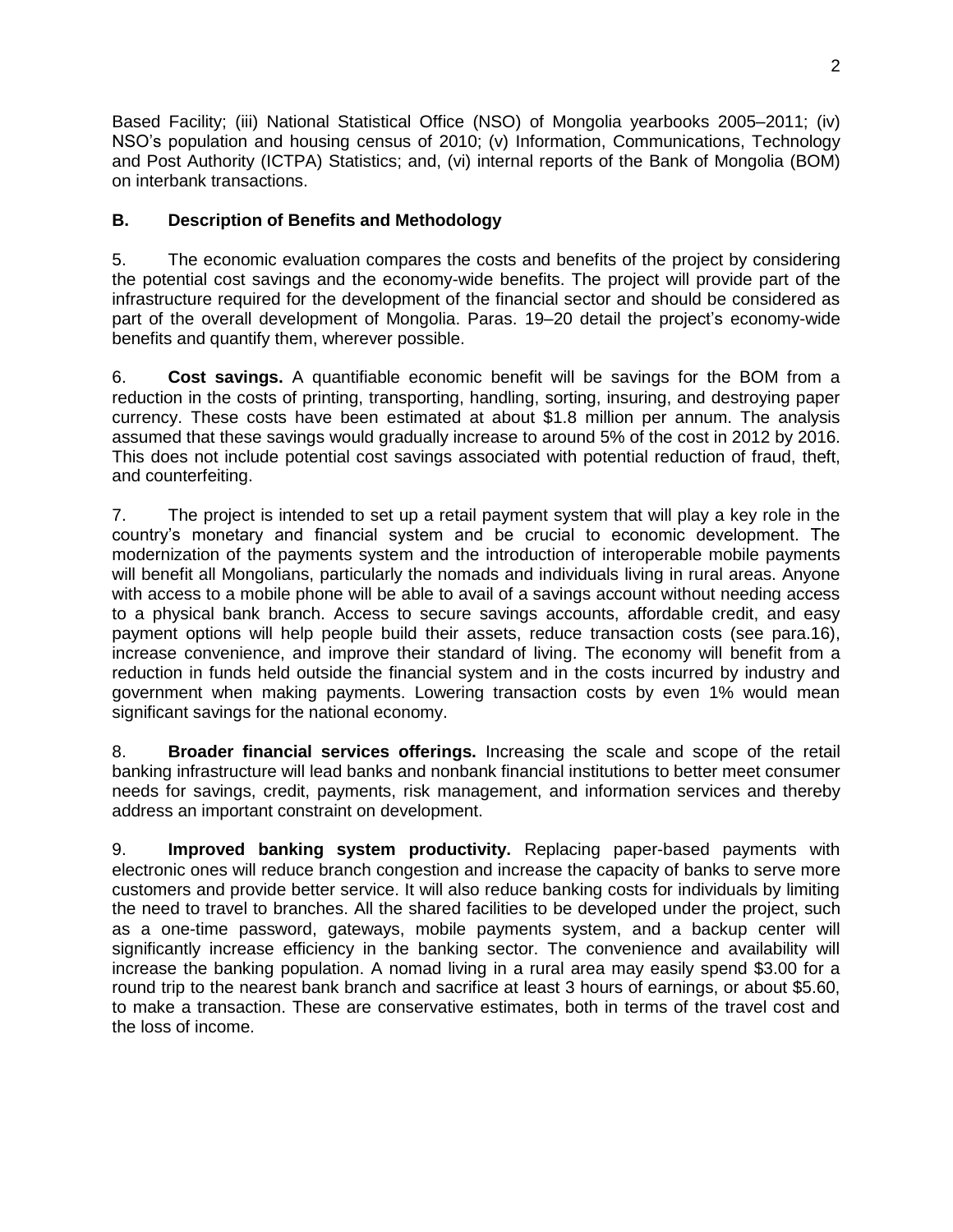

# **Physical and Electronic Costs per Banking Transaction**

Source: Tower Group.

10. **Higher return on infrastructure investments.** Mongolia has major telecommunications infrastructure in place. Mobile phone penetration is 100%, and the main centers of almost every *soum*, or county, are connected by fiber-optic cables. The return on this infrastructure investment can be increased by using it to create a national payment system with the banking sector.

11. **Gains for business.** Businesses will no longer need to transport or hold large amounts of cash. Their funds will remain within the banking system, earning interest until required for payments. Small retailers will benefit from the electronic payments system. The current need to travel to purchase supplies will be reduced, especially for traders in rural counties. Ordering and paying by mobile phone allows supplies to be delivered by a third party without the merchant needing to travel to secure the order. Cash held in retail stores will be cut back, reducing the security risks and the holding costs. Introduction of shared one-time password service and an internet payment gateway will allow secure e-commerce to flourish and greatly reduce the costs merchants incur to reach consumers.

12. The economic analysis spells out the quantifiable incremental and nonincremental economic benefits of the project through five major benefit streams: (i) the BOM's cost savings in the handling, printing, and transport of currency; (ii) benefits related to more efficient and quicker delivery of the banking services; (iii) benefits from less use of paper-based transactions; (iv) incremental fee revenue from mobile banking usage; and (v) benefits for the rural population from being able to transact through mobile banking. The analysis results show that the project is economically viable in terms of net present value and economic internal rate of return (EIRR). In addition, the results do not reflect the full business impact of the project because some of its overall economic benefits could not be quantified within a short time frame.

13. Cash flow models were developed for the financial and economic assessment, which considered setup costs, operating expenses, revenue sources, and potential cost savings. The analysis also took such positive externalities as rural development, greater efficiency and modernization of the banking system, and improvement to the economy's international competitiveness into account.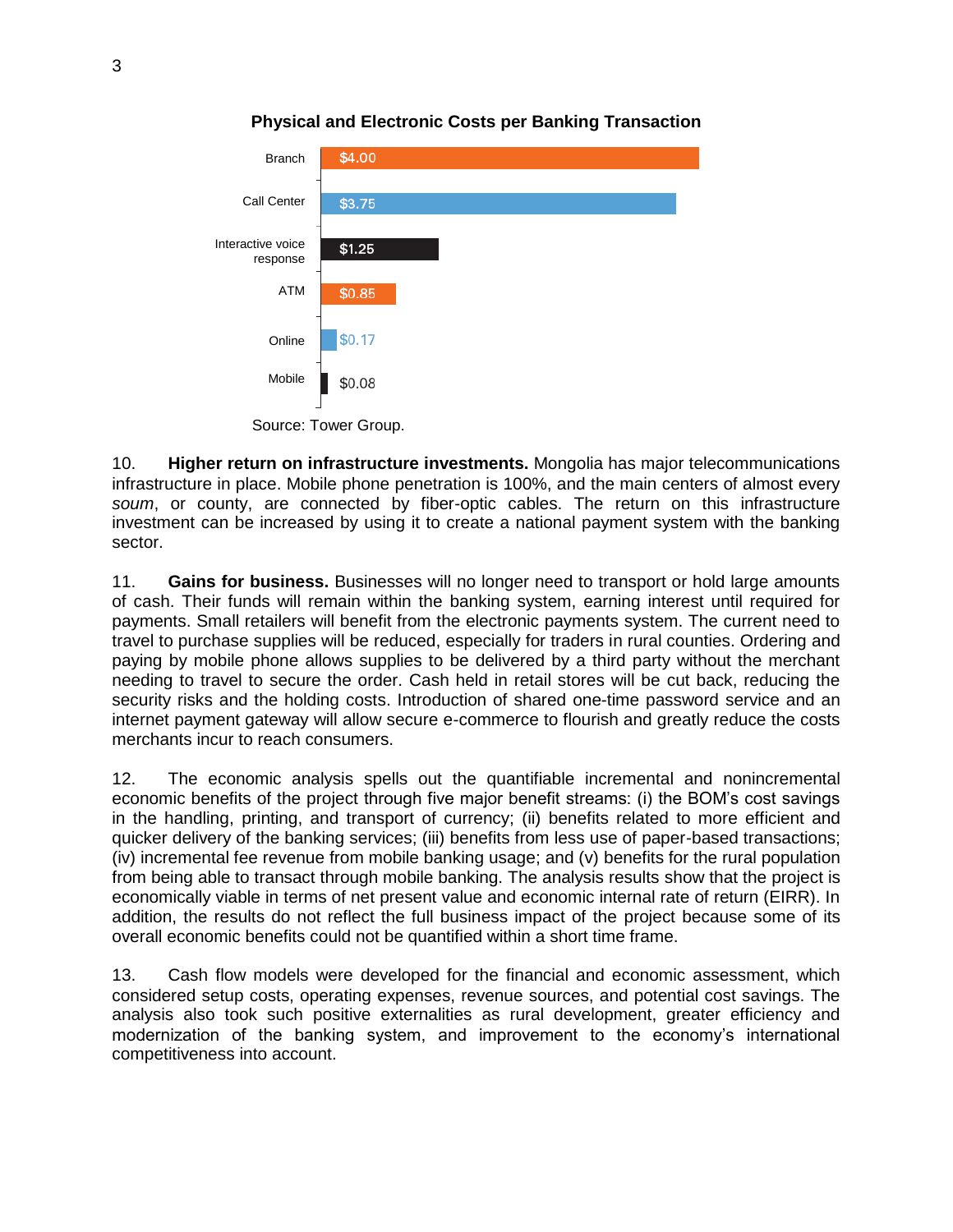14. The analysis time frame was 22 years, from 2014–34. The inputs to the analysis have been derived from various sources, including the business plans developed for the project. The transaction volume and the revenue are based on the transaction volume compiled described in a business model for the project. The business model provided an estimate of the volume of the additional transactions that will be generated through the implementation of the Mongolia interoperable mobile payment system (MIMPS). The revenue estimate was based on the current fee structure:

- (i) The low-value payment volume was assumed to be 25% of all MIMPS transactions, based on the observation that, as a rule, 25% of all mobile payment transactions are interbank transactions.
- (ii) The financial transfer system switch transaction volume was assumed to be 10% of all MIMPS transactions, based on the observation that 10% of all MIMPS transactions are uploads or downloads of funds from a card account—i.e., they are switched through the financial transfer system switch.
- (iii) High-value transaction volumes were based on an assumed increase of high-value settlement transactions by 1% of all MIMPS transactions.

# **C. Economic Evaluation**

15. The financial and economic analyses are built on the project's potential impact on the industry, the government's administration and cash distribution, and other economy-wide implications. Its viability needs to be assessed on the strength of potential national economic benefits as the financial criteria do not fully capture the return on investment. Without the project, the national economy would continue to incur costs arising from inefficiencies, particularly in the finance and real sectors. Mobile phones can be easily used to carry out banking functions and replace point-of-sale machines, ATMs, and bank tellers. By introducing an electronic payments system, the project will significantly reduce transaction costs in the real economy and the financial sector. It will also enhance the international competitiveness of Mongolia's economy and help boost investment inflows. In addition, with all government salary and welfare payments to be eventually made electronically, Mongolia will be moving to a cashless system. The project is expected to lead to efficiency gains by lowering the currency in circulation, improving productivity, generating a higher return on past telecommunications infrastructure investments, and helping the business sector make more efficient use of its funds. It will also have a positive impact on the government's efforts to reduce poverty, unemployment, inequity, and regional disparities in Mongolia. Since Mongolia is a country with a small population disbursed over a vast and physical diverse territory, the project can be used as a model for similar countries. Taking into account the specific character of the project, the analysis assumed that major economic costs will be tradable (90% of total cost), while economic benefits will all be non-traded.

16. The following benefits are easily quantifiable: (i) benefits for banks related to more efficient and faster delivery of the banking service, which was calculated as an opportunity cost related to the greater time spent to process the expected incremental mobile banking transactions in the traditional, non-electronic way; (ii) benefits for banks from less use of paperbased transactions, which was calculated as an opportunity cost related to the printing and handling of paper vouchers for the incremental mobile interbank transactions if they were handled in the traditional way; and (iii) benefits for the rural population, which were calculated as the opportunity cost related to travel to the nearest bank branch and time spent to make bank payments in the traditional way.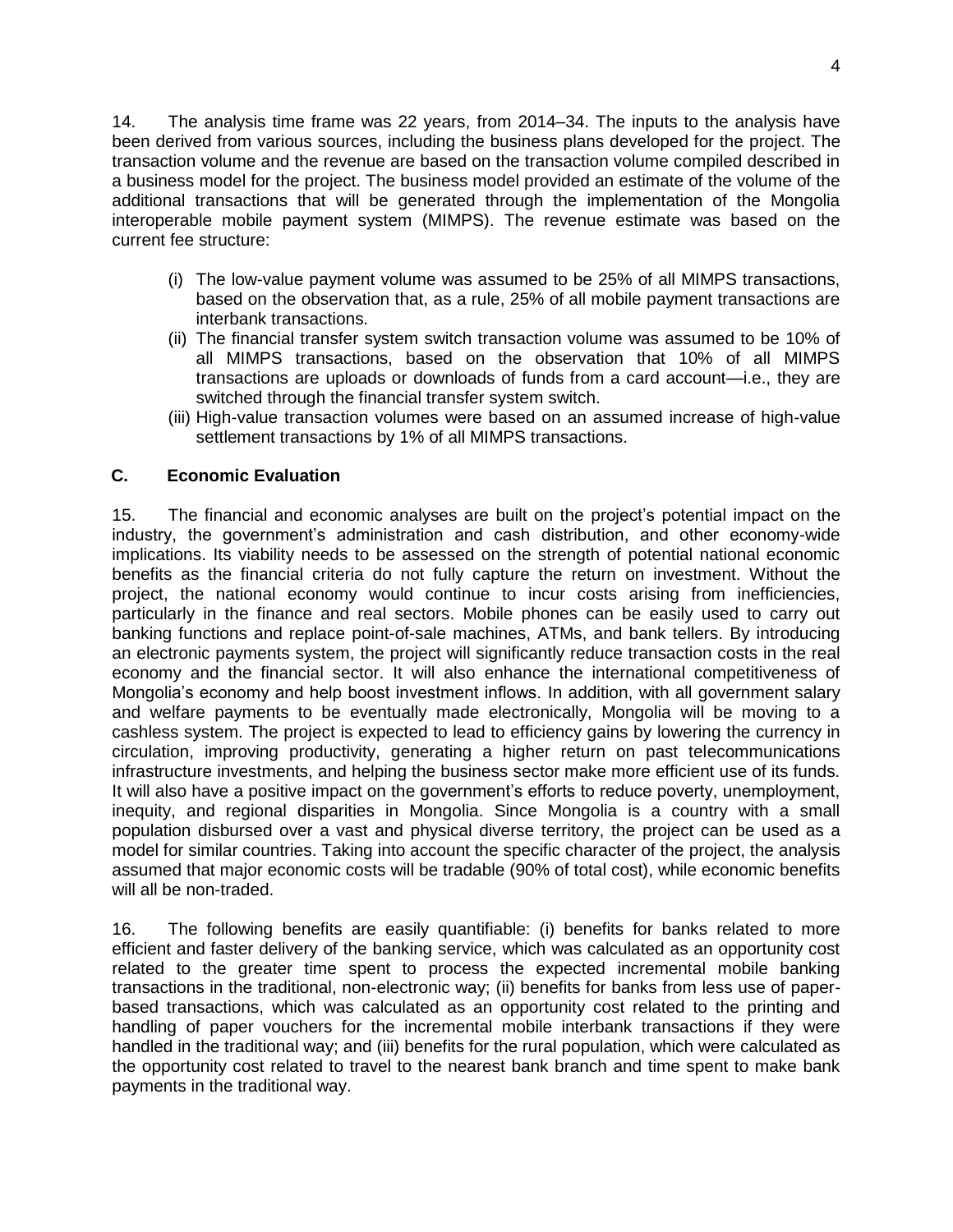- 17. The main assumptions of the economic analysis were the following:
	- (i) By 2035, the rural population will decrease to 25% of the total population from the current 33.8%;
	- (ii) 1% of the rural population will use the bank transfer service frequently; and
	- (iii) A bank teller's average capacity to serve is 250 customers per day.

18. The evaluation used constant mid-2012 economic prices. The project benefits and costs were revalued in economic prices at the border price equivalent value by separating the cost items into tradable materials and equipment, non-traded materials, and labor. The prices are expressed in US dollars using the foreign price numeraire, with a standard conversion factor.<sup>1</sup> A shadow wage rate factor was used to put an economic value on the wages paid to labor. $2^{\circ}$ 

19. The potential economic benefits discounted at 10% yield a positive economic net present value (ENPV) of \$37.1 million and an EIRR of 26.1%, and a positive ENPV of \$27.2 million when discounted at 12% over a period of 22 years. These estimates would be much higher if other macroeconomic wide impacts were quantified and incorporated into to the analysis. These impacts include a broader-based and stronger national payments system, improved banking system product, and the higher return on the current infrastructure.<sup>3</sup>

20. The major parameters to which the ENPV and EIRR are sensitive involve the revenue stream and the number of MIMPS transactions. Results of sensitivity analysis carried out by applying scenarios of decreases of 10% in revenue and transactions from those forecast showed a positive ENPV of \$25.1 million at 12%, and an EIRR of 25.2%.

## **D. Financial Evaluation**

21. The financial analysis of the project estimated the profit accruing to the BOM, which will operate the system that the project will develop. The following financial benefits were estimated for BOM: (i) incremental fee revenue from mobile banking usage, which was calculated using the BOM's current fee structure; and (ii) cost savings in cash handling, currency printing and transport by BOM, which were calculated as 5% from the costs currently being incurred by the BOM.

22. Financial cash flows were expressed in real terms using the mid-2012 prices and exchange rate. Physical contingencies were included to the cash flow stream, but price contingencies and financial charges during development were excluded to effectively segregate the investment decision from the financing decision.

23. The results of financial analysis carried out based on the assumptions on Table 1 indicate a positive financial net present value (FNPV) of \$10.0 million at 10% and \$5.4 million at 12%, and a financial internal rate of return (FIRR) of 15.6% for the project over a period of 22 years. The prevailing bank discount rate in Mongolia<sup>4</sup> is 12%. However, the project-specific

  $1$  The value for the standard conversion factor for Mongolia (0.98) is calculated by ADB. See attached calculations.

 $2$  The value for the shadow wage rate factor in Mongolia is 0.80. This is from the ADB. 2008. Technical Assistance to Mongolia for Regional Logistics Development. Manila; ADB. 2012. *Report and Recommendation of the President to the Board of Directors: Regional Improvement of Border Services Project.* Manila.

<sup>3</sup> Mckinsey & Co., 2010. Inclusive Growth and Financial Security: The benefits of e-payments to Indian society. India.

<sup>4</sup> ADB. 2012. *Report and Recommendation of the President to the Board of Directors: Proposed Loan to Mongolia for Urban Transport Development Investment Program*. Manila.